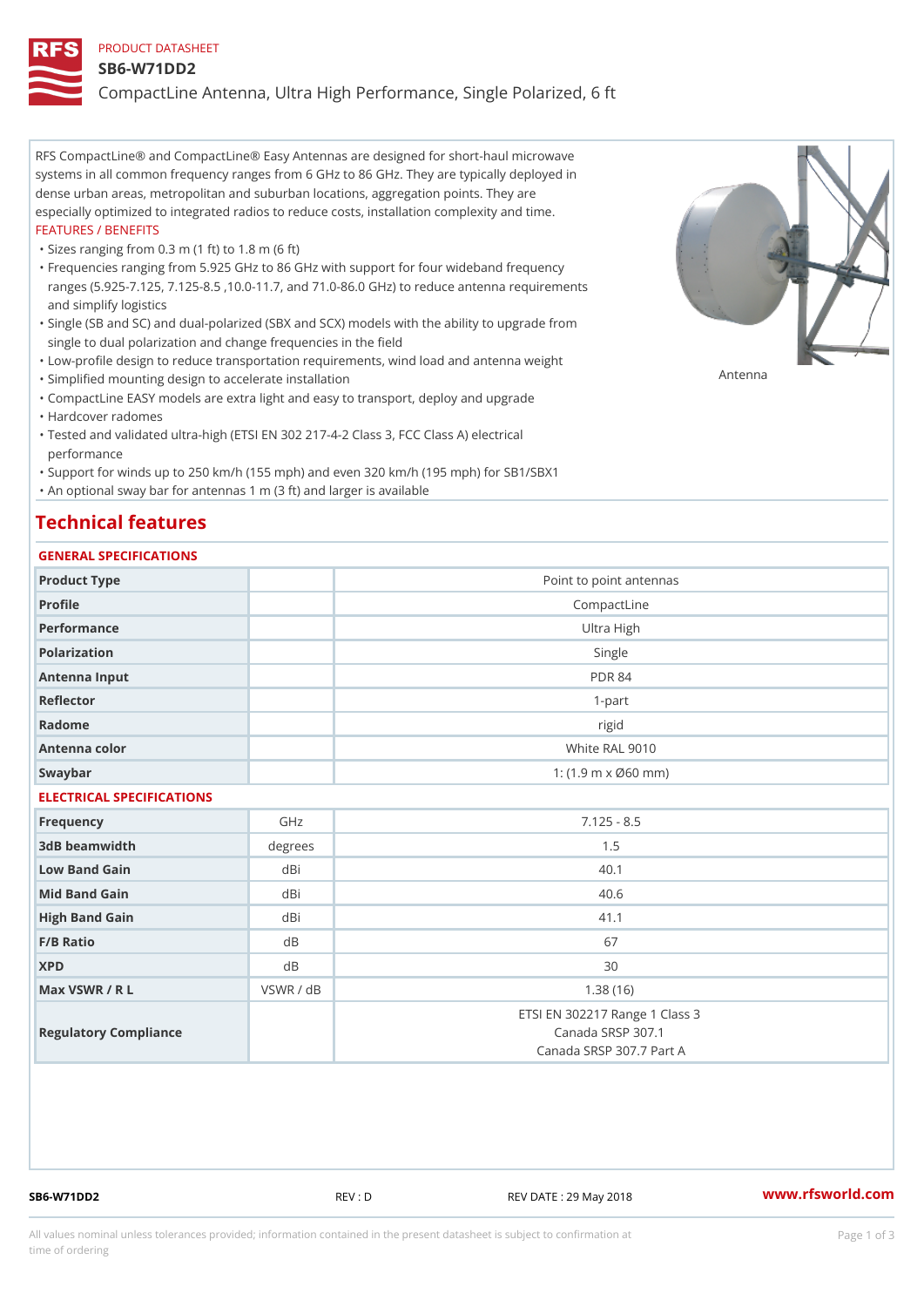## PRODUCT DATASHEET

#### SB6-W71DD2

CompactLine Antenna, Ultra High Performance, Single Polarized, 6 ft

| MECHANICAL SPECIFICATIONS                                              |             |              |                                                   |
|------------------------------------------------------------------------|-------------|--------------|---------------------------------------------------|
| Diameter                                                               |             | ft $(m)$     | 6(1.8)                                            |
| Elevation Adjustment                                                   |             | degrees      | ± 5                                               |
| Azimuth Adjustment                                                     |             | degrees      | ± 5                                               |
| Polarization Adjustment                                                |             | degrees      | ± 5                                               |
| Mounting Pipe Diameter<br>minimum                                      |             | $mm$ (in)    | 114(4.5)                                          |
| Mounting Pipe Diameter<br>maximum                                      |             | $mm$ (in)    | 114(4.5)                                          |
| Approximate Weight                                                     |             | kg (lb)      | 90(198)                                           |
| Survival Windspeed                                                     |             | $km/h$ (mph) | 252 (155)                                         |
| Operational Windspeed                                                  |             | $km/h$ (mph) | 252 (155)                                         |
| <b>STRUCTURE</b>                                                       |             |              |                                                   |
| Radome Material                                                        |             |              | rigid                                             |
| FURTHER ACCESSORIES                                                    |             |              |                                                   |
| optional Swaybar                                                       |             |              | 1: SMA-SK-6 (1.9 m x Ø60 mm)                      |
| Further Accessories                                                    |             |              | SMA-SKO-UNIVERSAL-L : Universal sway bar fixation |
| <b>MOUNTOUTLINE</b>                                                    |             |              |                                                   |
| $Dimen sion_A$                                                         | m m<br>(in) |              | 1900(74.8)                                        |
| $Dimension_B$                                                          | m m<br>(in) |              | 910(35.8)                                         |
| $Dimenision_C$                                                         | m m<br>(in) |              | 362(14.3)                                         |
| $Dim_D - D -$<br>$114$ m m $(4.5$ ir $)$ $\sqrt{$ ii $\sqrt{p}}$ $\ge$ | m m         |              | 416 (16.4)                                        |
| $Dimension$ _ $E$                                                      | m m<br>(in) |              | 83 (3.3)                                          |
| $Dimension_F$                                                          | m m<br>(in) |              | 785 (30.9)                                        |
|                                                                        | m m         |              | 305(12)                                           |

SB6-W71DD2 REV : D REV : D REV DATE : 29 May 2018 WWW.rfsworld.com